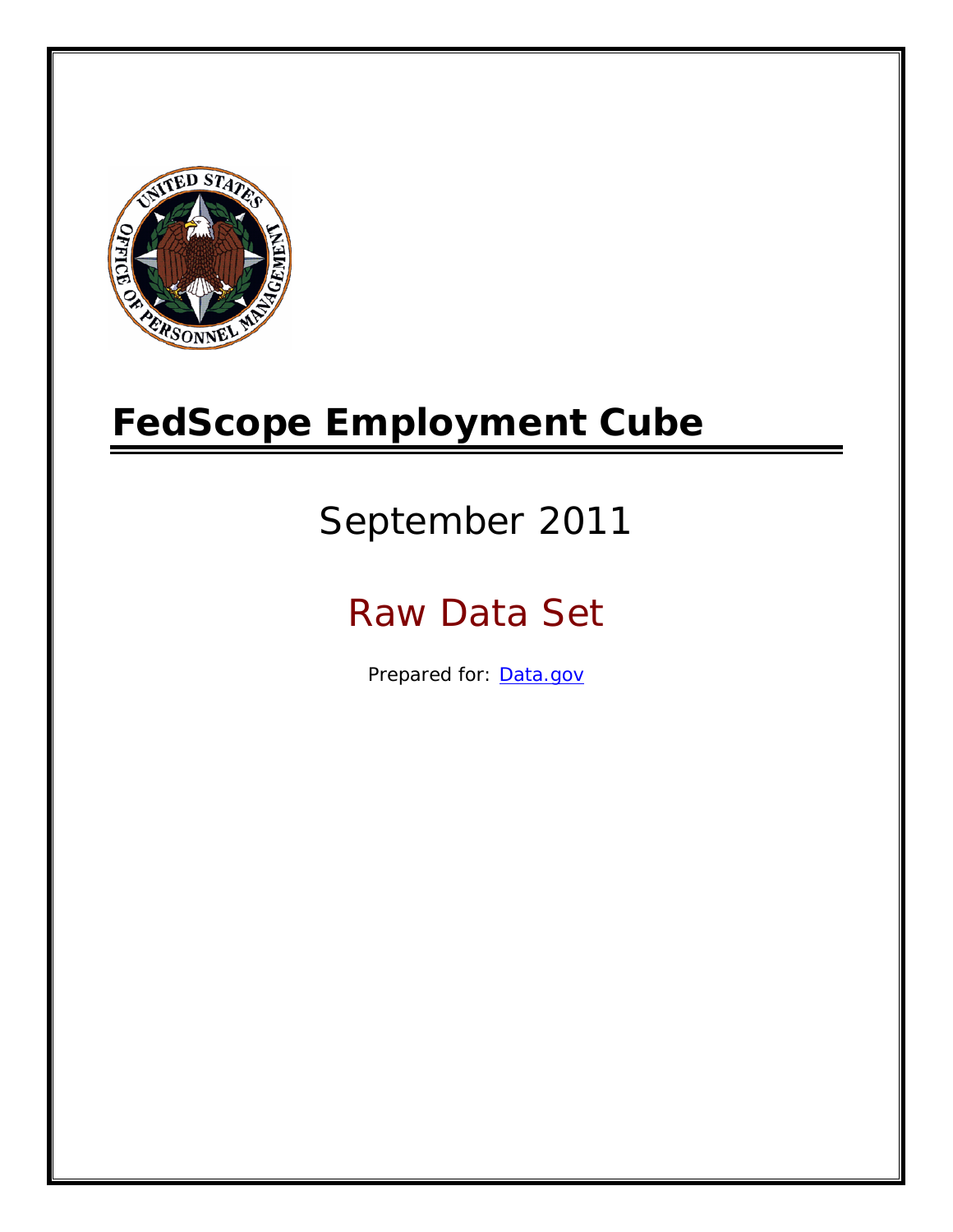

# **Table of Contents**

| $\mathbf{1}$ | <b>OVERVIEW</b>                                | 3              |
|--------------|------------------------------------------------|----------------|
| 1.1          | Purpose                                        | 3              |
| 1.2          | <b>Scope</b>                                   | 3              |
| 2            | <b>RAW DATA SET FILE</b>                       | 3              |
| 2.1          | <b>FACTDATA</b>                                | 3              |
| 3            | <b>DIMENSION TRANSLATIONS FILES</b>            | 5              |
| 3.1          | Agency                                         | 5              |
| 3.2          | Location                                       | 6              |
| 3.3          | Age                                            | 6              |
| 3.4          | <b>Education Level</b>                         | $\overline{7}$ |
| 3.5          | <b>General Schedule &amp; Equivalent Grade</b> | 8              |
| 3.6          | <b>Length of Service</b>                       | 8              |
| 3.7          | Occupation                                     | 9              |
| 3.8          | <b>Occupation Category</b>                     | 9              |
| 3.9          | Pay Plan & Grade                               | 10             |
| 3.10         | <b>Salary Level</b>                            | 10             |
|              | 3.11 STEM Occupations                          | 11             |
|              | 3.12 Supervisory Status                        | 11             |
|              | 3.13 Type of Appointment                       | 12             |
|              | 3.14 Work Schedule                             | 12             |
| 3.15         | <b>Work Status</b>                             | 13             |
|              | 3.16 Date                                      | 13             |
|              | 3.17 Employment                                | 14             |
|              | 3.18 Average Salary                            | 14             |
|              | 3.19 Average Length of Service                 | 14             |
| 4            | <b>DATA DEFINITIONS</b>                        | 15             |
| 4.1          | Agency                                         | 15             |
| 4.2          | Location                                       | 15             |
| 4.3          | Age                                            | 15             |
| 4.4          | <b>Education Level</b>                         | 15             |
| 4.5          | <b>General Schedule &amp; Equivalent Grade</b> | 15             |
| 4.6          | <b>Length of Service</b>                       | 15             |
| 4.7          | Occupation                                     | 15             |
| 4.8          | <b>Occupation Category</b>                     | 15             |
| 4.9          | Pay Plan & Grade                               | 16             |
| 4.10         | <b>Salary Level</b>                            | 16             |
| 4.11         | <b>STEM Occupations</b>                        | 16             |
| 4.12         | <b>Supervisory Status</b>                      | 16             |
| 4.13         | <b>Type of Appointment</b>                     | 16             |
| 4.14         | <b>Work Schedule</b>                           | 16             |

Source: FedScope (https://www.fedscope.opm.gov/) 1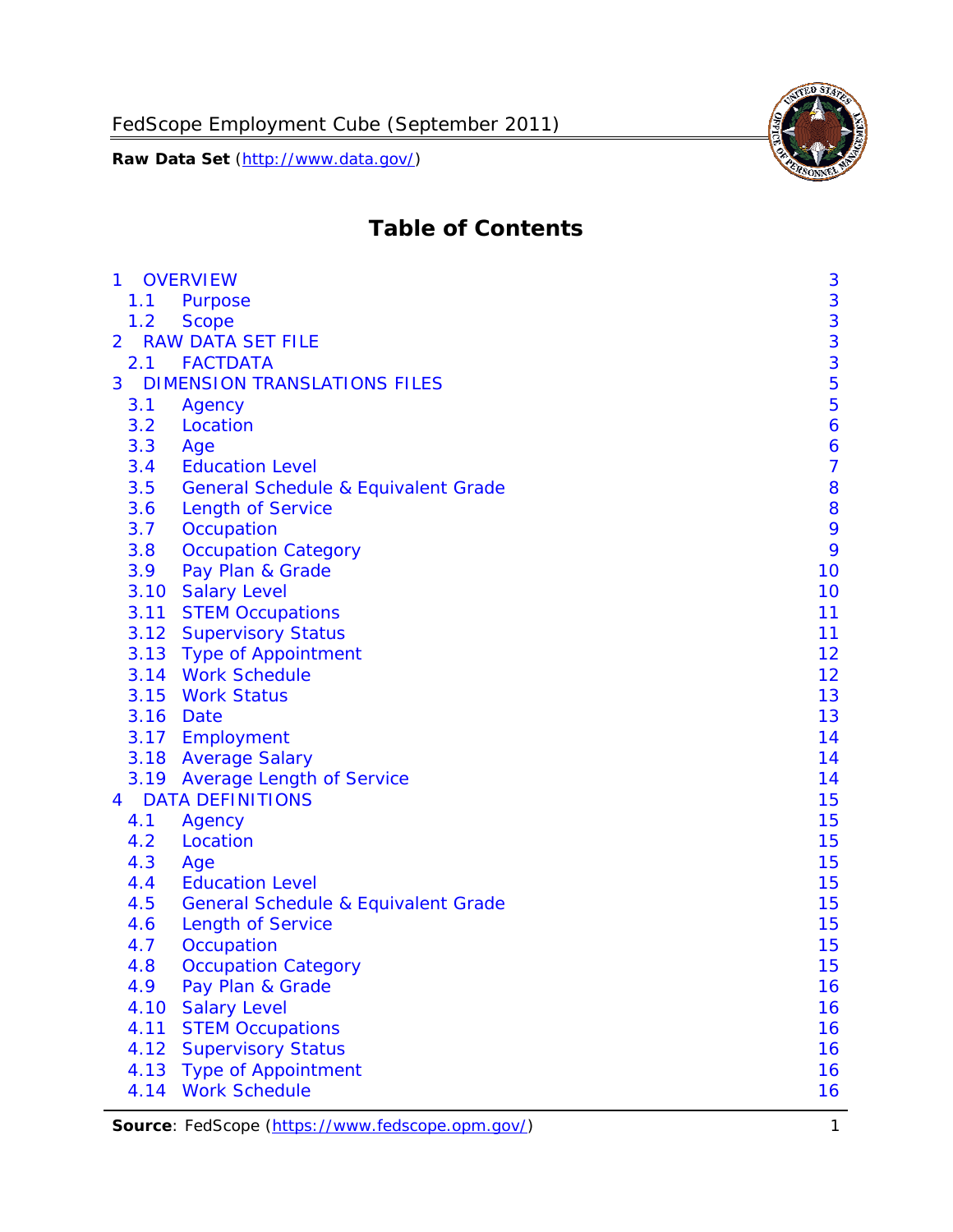FedScope Employment Cube (September 2011)

**Raw Data Set** (http://www.data.gov/)

|               | 4.15 Work Status                                    | 16 |
|---------------|-----------------------------------------------------|----|
|               | 4.16 Date                                           | 16 |
|               | 4.17 Employment                                     | 17 |
|               | 4.18 Average Salary                                 | 17 |
|               | 4.19 Average Length of Service                      | 17 |
|               | 5 APPENDIX                                          | 18 |
| 5.1           | SAS Program to Read Raw Data Sets for Data Analysis | 18 |
| $5.2^{\circ}$ | <b>FedScope General Public Web Site</b>             | 18 |

# **Listing of Tables**

| Table 2.1: FACTDATA.TXT Record Layout   | 4  |
|-----------------------------------------|----|
| Table 3.1: DTagy.txt Record Layout      | 5  |
| Table 3.2: DTloc.txt Record Layout      | 6  |
| Table 3.3: DTagelvl.txt Record Layout   | 6  |
| Table 3.4: DTedlvl.txt Record Layout    | 7  |
| Table 3.5: DTgsegrd.txt Record Layout   | 8  |
| Table 3.6: DTIoslvI.txt Record Layout   | 8  |
| Table 3.7: DTocc.txt Record Layout      | 9  |
| Table 3.8: DTpatco.txt Record Layout    | 9  |
| Table 3.9: DTppgrd.txt Record Layout    | 10 |
| Table 3.10: DTsallvl.txt Record Layout  | 10 |
| Table 3.11: DTstemocc.txt Record Layout | 11 |
| Table 3.12: DTsuper.txt Record Layout   | 11 |
| Table 3.13: DTtoa.txt Record Layout     | 12 |
| Table 3.14: DTwrksch.txt Record Layout  | 12 |
| Table 3.15: DTwkstat.txt Record Layout  | 13 |
| Table 3.16: DTdate.txt Record Layout    | 13 |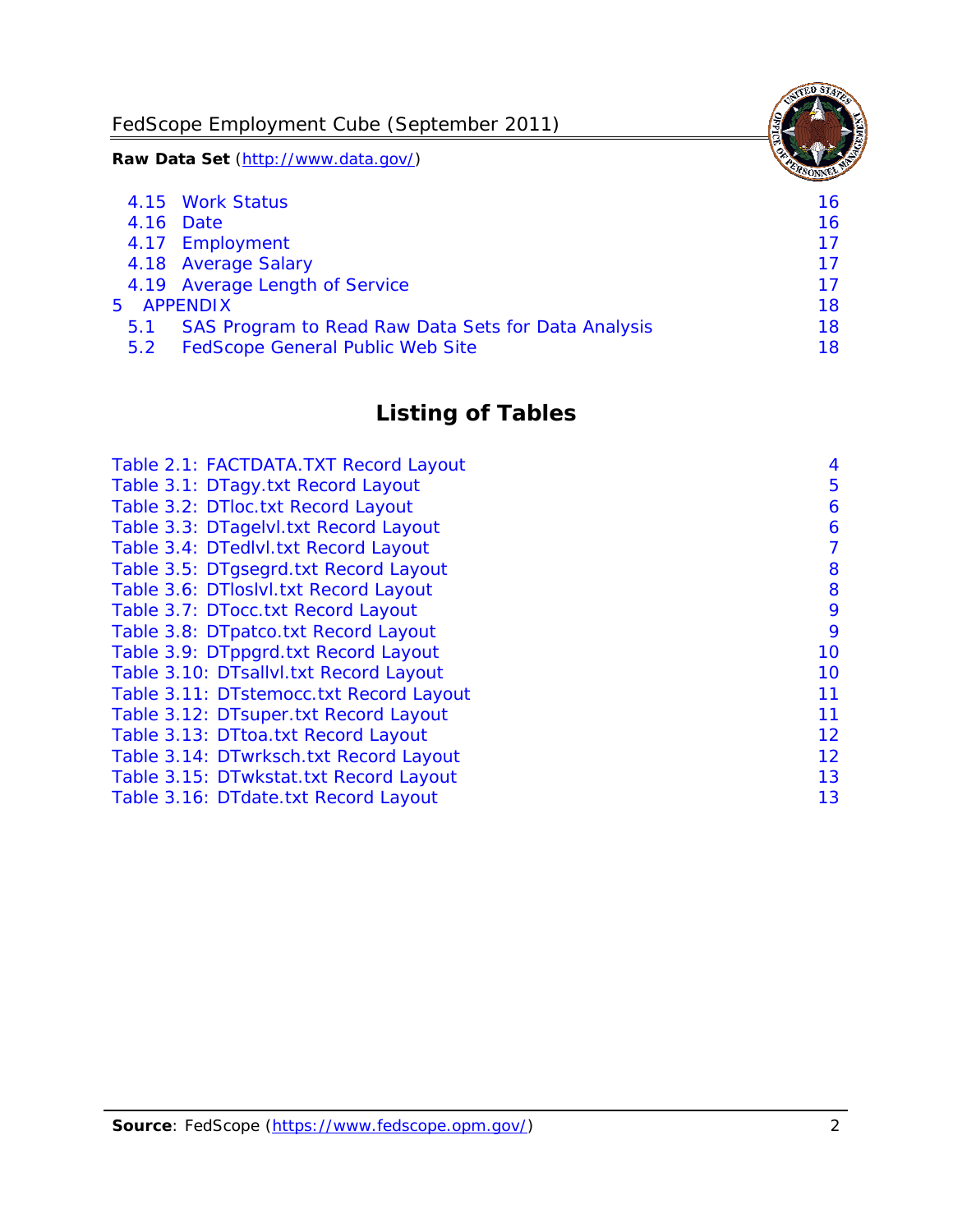# <span id="page-3-0"></span>**1 OVERVIEW**

#### *1.1 Purpose*

<span id="page-3-1"></span>The purpose of this raw data set is to increase public access to high value, machine readable datasets generated by the U.S. Office of Personnel Management. The FedScope Employment Cube data sets are available via [Data.gov](http://www.data.gov/).

## <span id="page-3-2"></span>*1.2 Scope*

The scope of this raw data set includes data elements used in the creation of the FedScope Employment Cube [\(https://www.fedscope.opm.gov/\)](https://www.fedscope.opm.gov/). **NOTE**: Starting in FY 2010, the OPM Statistical Data Mart (SDM) is the source for all FedScope data. The SDM is processed data from the Enterprise Human Resources Integration (EHRI) data warehouse. Data is processed on a quarterly basis (i.e. March, June, September and December).

## <span id="page-3-3"></span>**2 RAW DATA SET FILE**

## <span id="page-3-4"></span>*2.1 FACTDATA*

This "**delimited**" (comma separated value (**CSV**)) raw data set provides employee population data as of September 2011. Each column value is separated by a "**comma**" from the next column's value and each row starts a new record. Each record contains 20 data elements. The record layout for FACTDATA.TXT is depicted in [Table 2.1](#page-4-1) below:

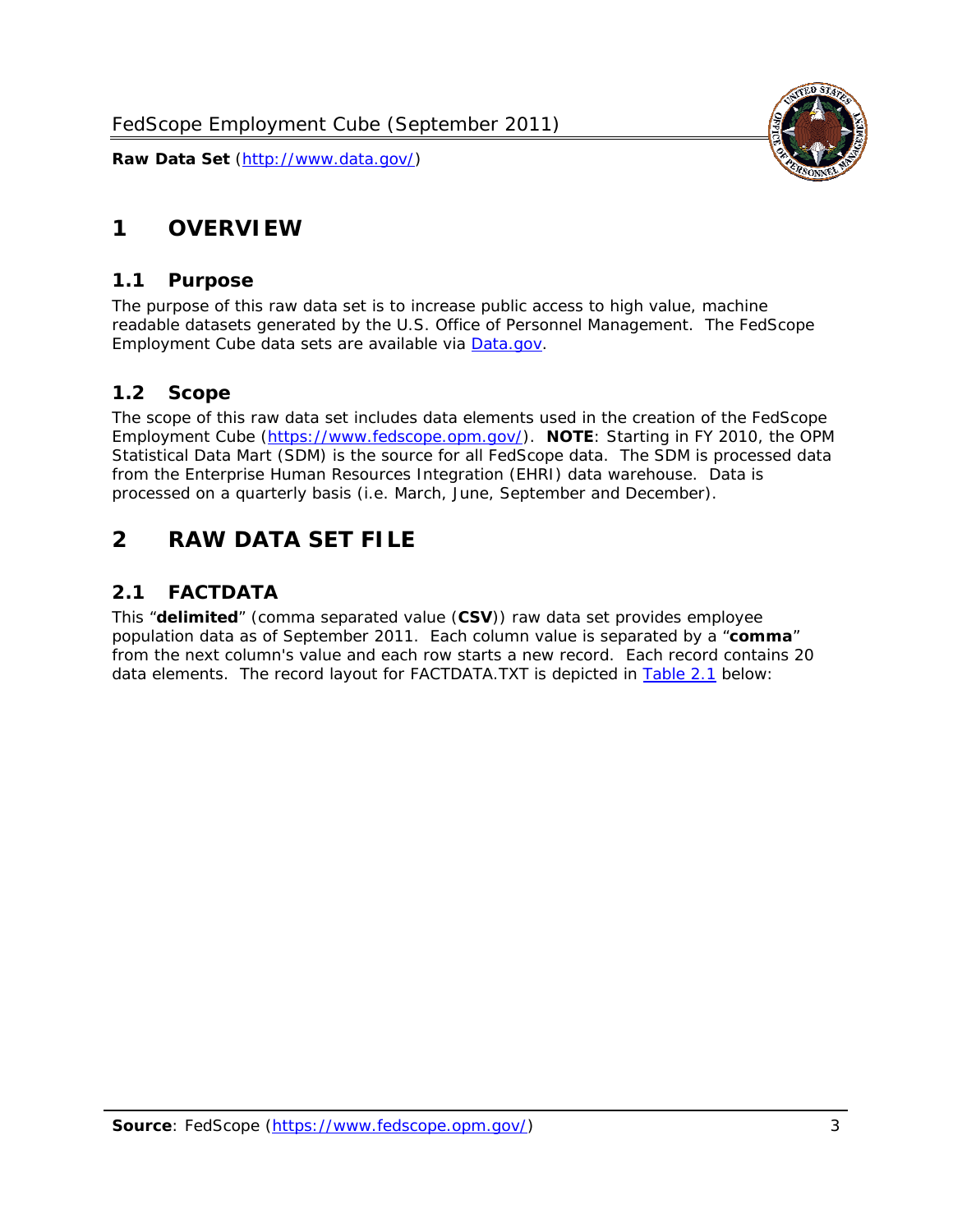<span id="page-4-1"></span><span id="page-4-0"></span>

**NOTE**: If importing this table (data set) into Excel, change the "column data format" for columns 1-17 from "General" to "Text". Columns 18-20 can be imported as "General" data format. In Excel, the "General" data format converts numeric values to numbers. Columns 1-17 are TEXT fields; Columns 18-20 are NUMERIC fields.

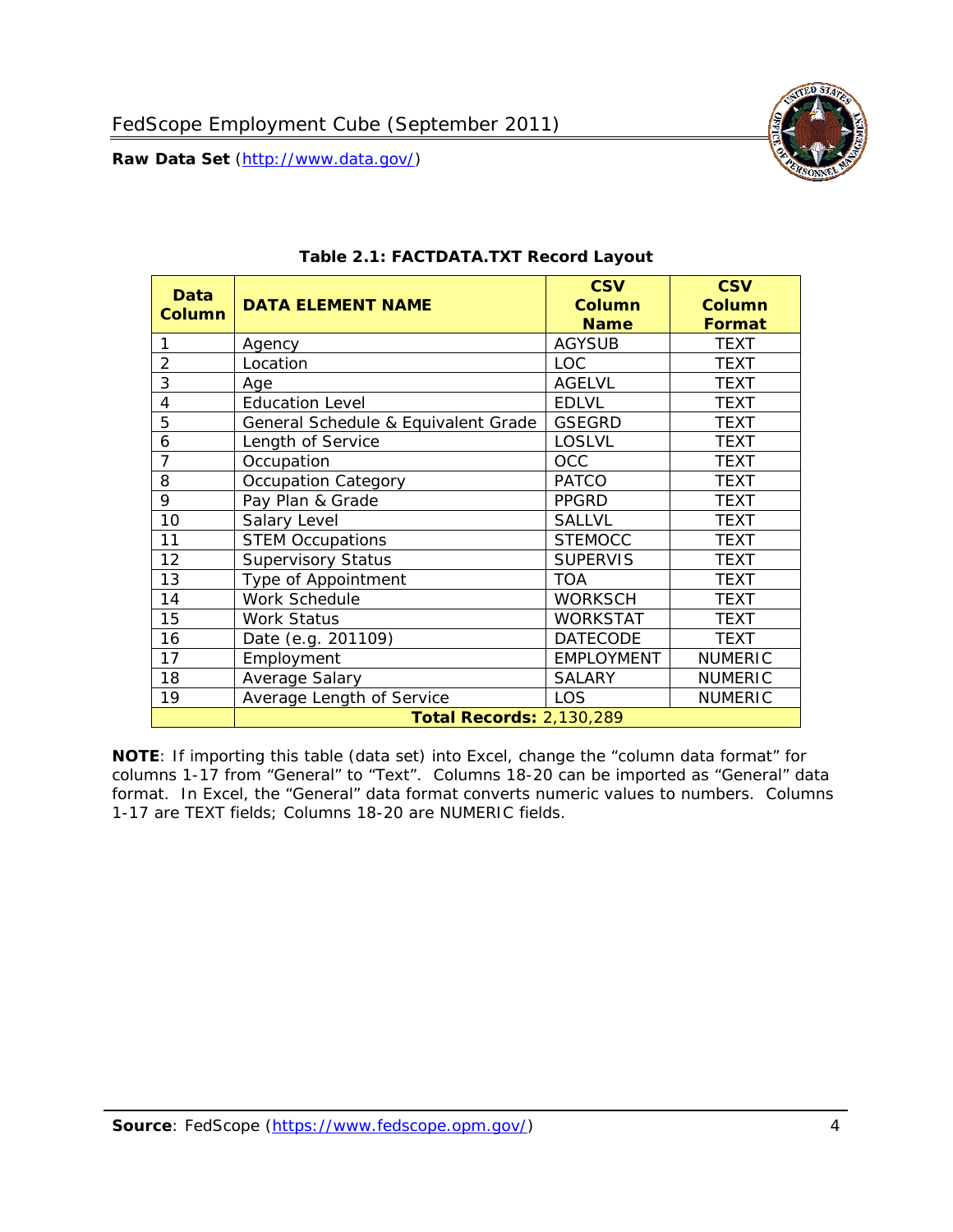

# <span id="page-5-0"></span>**3 DIMENSION TRANSLATIONS FILES**

#### <span id="page-5-1"></span>*3.1 Agency*

<span id="page-5-3"></span><span id="page-5-2"></span>This "**delimited**" (comma separated value (**CSV**)) data file provides translations for the agency data element contained in the employee population data file (FACTDATA.TXT). See [Table 2.1.](#page-4-1) Each column value is separated by a "**comma**" from the next column's value and each row starts a new record. Each record contains 6 data elements. The record layout for DTagy.txt is depicted in [Table 3.1](#page-5-3) below:

| Data<br><b>Column</b>     | <b>DATA ELEMENT NAME</b>       | <b>CSV</b><br><b>Column</b><br><b>Name</b> | <b>CSV</b><br>Column<br><b>Format</b> |  |
|---------------------------|--------------------------------|--------------------------------------------|---------------------------------------|--|
|                           | Agency Type                    | <b>AGYTYP</b>                              | <b>TEXT</b>                           |  |
| 2                         | <b>Agency Type Translation</b> | <b>AGYTYPT</b>                             | <b>TEXT</b>                           |  |
| 3                         | Agency                         | AGY                                        | <b>TEXT</b>                           |  |
|                           | <b>Agency Translation</b>      | <b>AGYT</b>                                | <b>TEXT</b>                           |  |
| -5                        | Agency Sub element             | <b>AGYSUB</b>                              | <b>TEXT</b>                           |  |
|                           | Agency Sub element Translation | <b>AGYSUBT</b>                             | <b>TEXT</b>                           |  |
| <b>Total Records: 543</b> |                                |                                            |                                       |  |

#### **Table 3.1: DTagy.txt Record Layout**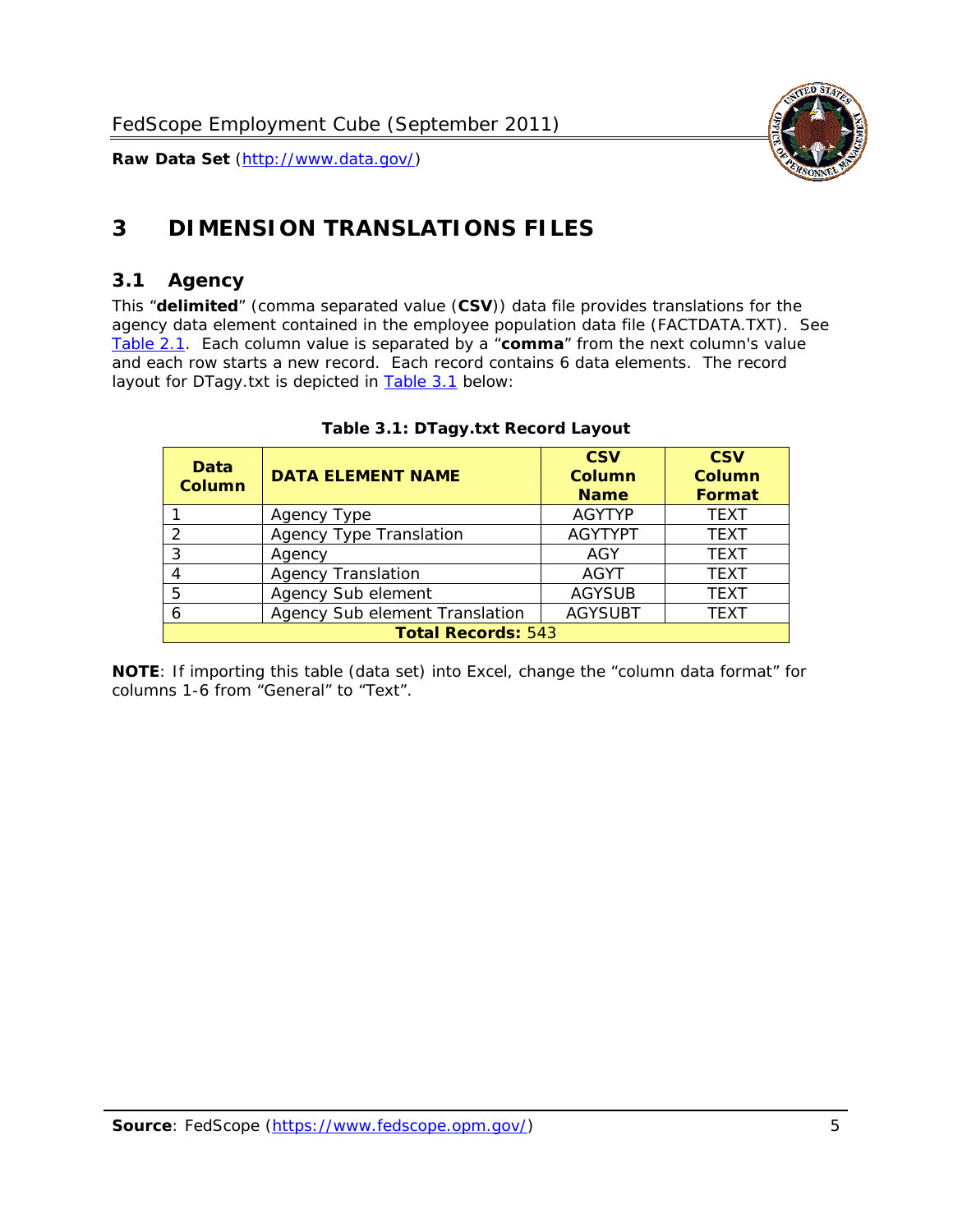

#### <span id="page-6-0"></span>*3.2 Location*

<span id="page-6-4"></span><span id="page-6-2"></span>This "**delimited**" (comma separated value (**CSV**)) data file provides translations for the location data element contained in the employee population data file (FACTDATA.TXT). See [Table 2.1.](#page-4-1) Each column value is separated by a "**comma**" from the next column's value and each row starts a new record. Each record contains 4 data elements. The record layout for DTloc.txt is depicted in [Table 3.2](#page-6-4) below:

| Data<br><b>Column</b>     | <b>DATA ELEMENT NAME</b>         | <b>CSV</b><br><b>Column</b><br><b>Name</b> | <b>CSV</b><br><b>Column</b><br><b>Format</b> |  |
|---------------------------|----------------------------------|--------------------------------------------|----------------------------------------------|--|
|                           | Location Type                    | <b>LOCTYP</b>                              | <b>TEXT</b>                                  |  |
|                           | Location Type Translation        | <b>LOCTYPT</b>                             | <b>TEXT</b>                                  |  |
| ⌒                         | State/Country                    | LOC.                                       | <b>TEXT</b>                                  |  |
|                           | <b>State/Country Translation</b> | LOCT                                       | <b>TFXT</b>                                  |  |
| <b>Total Records: 221</b> |                                  |                                            |                                              |  |

#### **Table 3.2: DTloc.txt Record Layout**

**NOTE**: If importing this table (data set) into Excel, change the "column data format" for columns 1-4 from "General" to "Text".

#### <span id="page-6-1"></span>*3.3 Age*

<span id="page-6-5"></span><span id="page-6-3"></span>This "**delimited**" (comma separated value (**CSV**)) data file provides translations for the age data element contained in the employee population data file (FACTDATA.TXT). See [Table](#page-4-1) [2.1](#page-4-1). Each column value is separated by a "**comma**" from the next column's value and each row starts a new record. Each record contains 2 data elements. The record layout for DTagelvl.txt is depicted in [Table 3.3](#page-6-5) below:

| Data<br>Column           | <b>DATA ELEMENT NAME</b> | <b>CSV</b><br>Column<br><b>Name</b> | <b>CSV</b><br>Column<br><b>Format</b> |  |
|--------------------------|--------------------------|-------------------------------------|---------------------------------------|--|
|                          | Aae                      | AGELVL                              | TFXT                                  |  |
|                          | Age Translation          | AGFI VI T                           | TFXT                                  |  |
| <b>Total Records: 12</b> |                          |                                     |                                       |  |

|  |  | Table 3.3: DTagelvl.txt Record Layout |  |
|--|--|---------------------------------------|--|
|  |  |                                       |  |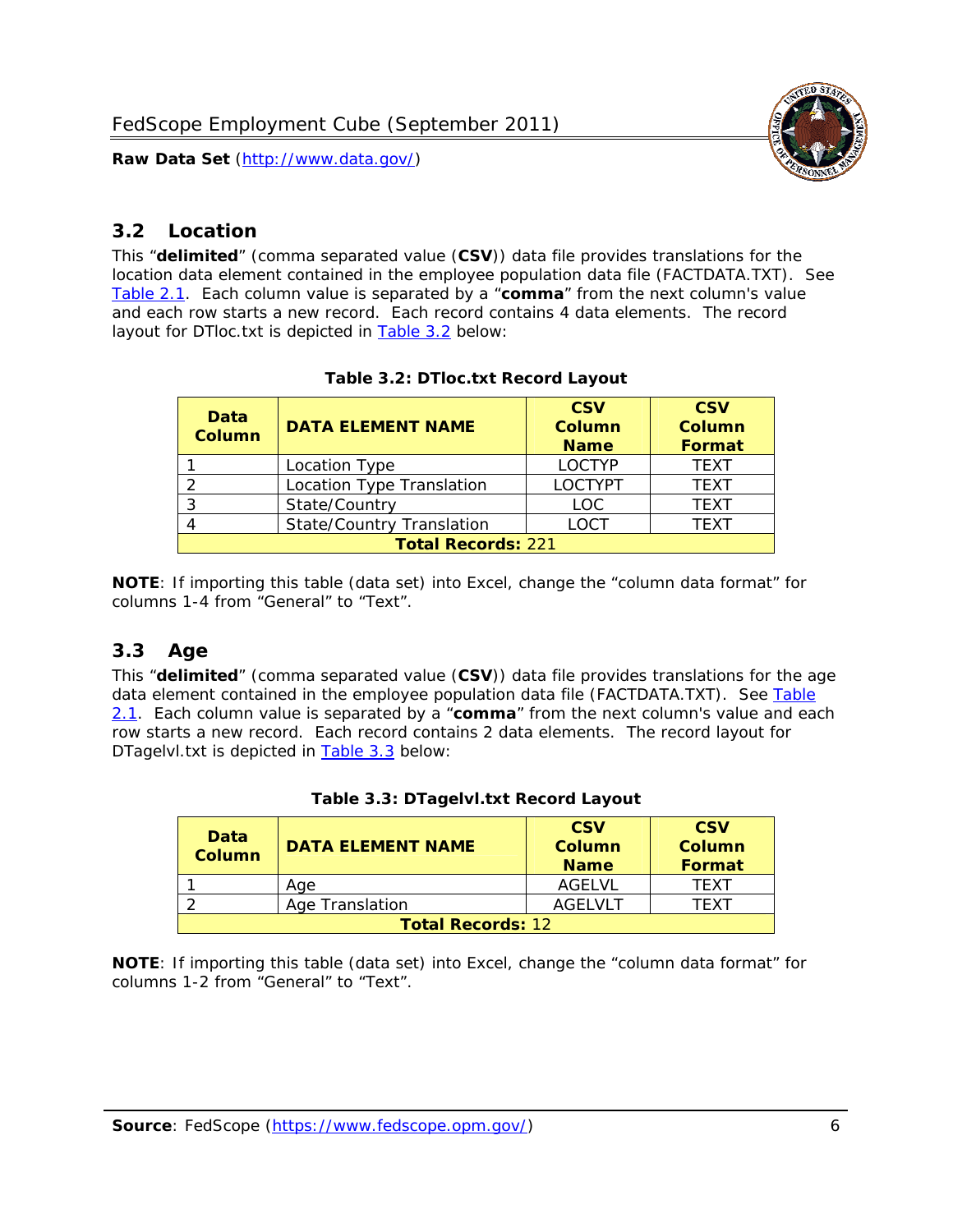

#### <span id="page-7-0"></span>*3.4 Education Level*

<span id="page-7-2"></span><span id="page-7-1"></span>This "**delimited**" (comma separated value (**CSV**)) data file provides translations for the education level data element contained in the employee population data file (FACTDATA.TXT). See [Table 2.1](#page-4-1). Each column value is separated by a "**comma**" from the next column's value and each row starts a new record. Each record contains 4 data elements. The record layout for DTedlvl.txt is depicted in [Table 3.4](#page-7-2) below:

| Data<br><b>Column</b>    | <b>DATA ELEMENT NAME</b>           | <b>CSV</b><br><b>Column</b><br><b>Name</b> | <b>CSV</b><br><b>Column</b><br><b>Format</b> |  |  |
|--------------------------|------------------------------------|--------------------------------------------|----------------------------------------------|--|--|
|                          | <b>Education Level Type</b>        | <b>EDLVLTYP</b>                            | <b>TEXT</b>                                  |  |  |
|                          | Education Level Type Translation   | <b>EDLVLTYPT</b>                           | <b>TEXT</b>                                  |  |  |
|                          | <b>Education Level</b>             | <b>EDLVL</b>                               | <b>TEXT</b>                                  |  |  |
|                          | <b>Education Level Translation</b> | <b>EDLVLT</b>                              | <b>TEXT</b>                                  |  |  |
| <b>Total Records: 24</b> |                                    |                                            |                                              |  |  |

#### **Table 3.4: DTedlvl.txt Record Layout**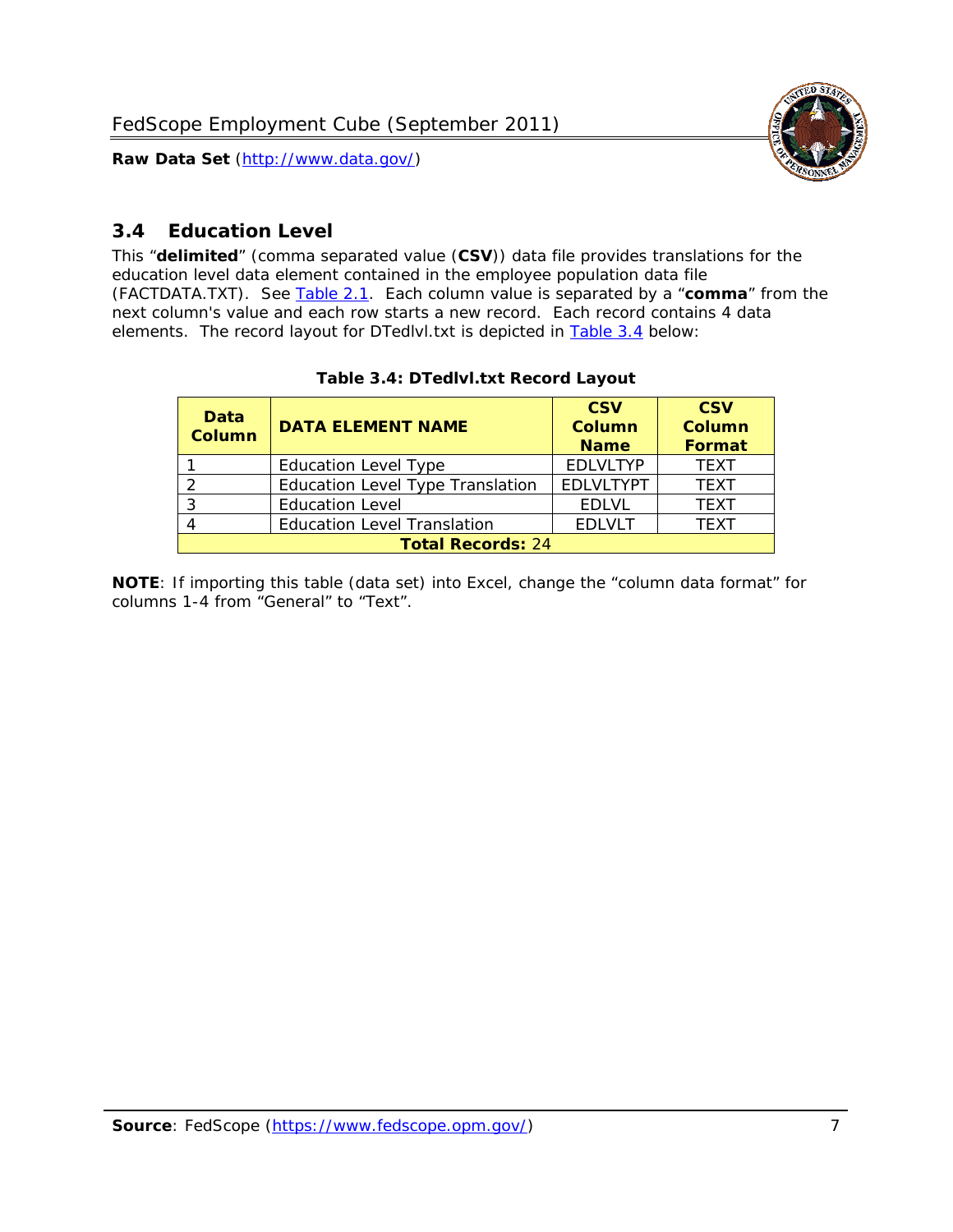

#### <span id="page-8-0"></span>*3.5 General Schedule & Equivalent Grade*

This "**delimited**" (comma separated value (**CSV**)) data file provides translations for the general schedule & equivalent grade data element contained in the employee population data file (FACTDATA.TXT). See [Table 2.1](#page-4-1). Each column value is separated by a "**comma**" from the next column's value and each row starts a new record. Each record contains 1 data element. The record layout for DTgsegrd.txt is depicted in [Table 3.5](#page-8-4) below:

#### **Table 3.5: DTgsegrd.txt Record Layout**

<span id="page-8-4"></span><span id="page-8-2"></span>

| Data<br>Column           | DATA FI FMFNT NAMF                  | <b>CSV</b><br>Column<br><b>Name</b> | <b>CSV</b><br>Column<br><b>Format</b> |  |  |
|--------------------------|-------------------------------------|-------------------------------------|---------------------------------------|--|--|
|                          | General Schedule & Equivalent Grade | GSFGRD                              | TFXT                                  |  |  |
| <b>Total Records: 17</b> |                                     |                                     |                                       |  |  |

**NOTE**: If importing this table (data set) into Excel, change the "column data format" for column 1-from "General" to "Text".

#### <span id="page-8-1"></span>*3.6 Length of Service*

<span id="page-8-5"></span>This "**delimited**" (comma separated value (**CSV**)) data file provides translations for the length of service data element contained in the employee population data file (FACTDATA.TXT). See [Table 2.1](#page-4-1). Each column value is separated by a "**comma**" from the next column's value and each row starts a new record. Each record contains 2 data elements. The record layout for DTloslvl.txt is depicted in [Table 3.6](#page-8-5) below:

<span id="page-8-3"></span>

| <b>Data</b><br>Column    | <b>DATA FI FMFNT NAMF</b>     | <b>CSV</b><br>Column<br><b>Name</b> | <b>CSV</b><br>Column<br>Format |  |  |
|--------------------------|-------------------------------|-------------------------------------|--------------------------------|--|--|
|                          | Length of Service             | LOSLVL                              | TFXT                           |  |  |
|                          | Length of Service Translation | LOSI VLT                            | TFXT                           |  |  |
| <b>Total Records: 11</b> |                               |                                     |                                |  |  |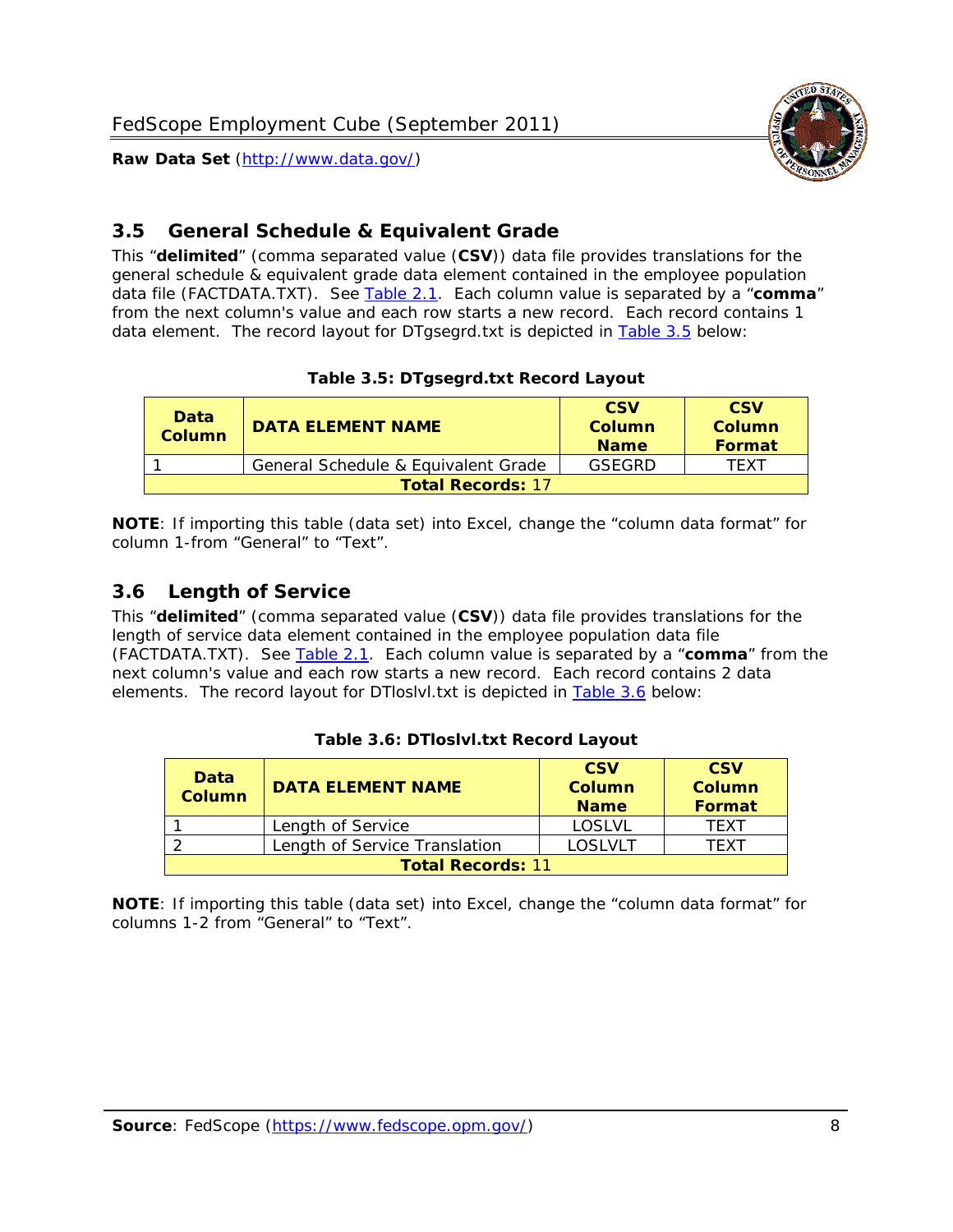

#### <span id="page-9-0"></span>*3.7 Occupation*

<span id="page-9-4"></span>This "**delimited**" (comma separated value (**CSV**)) data file provides translations for the occupation data element contained in the employee population data file (FACTDATA.TXT). See [Table 2.1](#page-4-1). Each column value is separated by a "**comma**" from the next column's value and each row starts a new record. Each record contains 6 data elements. The record layout for DTocc.txt is depicted in [Table 3.7](#page-9-4) below:

<span id="page-9-2"></span>

| Data<br><b>Column</b>     | <b>DATA ELEMENT NAME</b>             | <b>CSV</b><br><b>Column</b><br><b>Name</b> | <b>CSV</b><br><b>Column</b><br><b>Format</b> |  |  |
|---------------------------|--------------------------------------|--------------------------------------------|----------------------------------------------|--|--|
|                           | Occupation Type                      | <b>OCCTYP</b>                              | <b>TEXT</b>                                  |  |  |
|                           | Occupation Type Translation          | <b>OCCTYPT</b>                             | <b>TEXT</b>                                  |  |  |
| 3                         | <b>Occupation Family</b>             | <b>OCCFAM</b>                              | <b>TEXT</b>                                  |  |  |
|                           | <b>Occupation Family Translation</b> | <b>OCCFAMT</b>                             | <b>TEXT</b>                                  |  |  |
| 5                         | Occupation                           | <b>OCC</b>                                 | <b>TEXT</b>                                  |  |  |
|                           | <b>Occupation Translation</b>        | <b>OCCT</b>                                | <b>TEXT</b>                                  |  |  |
| <b>Total Records: 707</b> |                                      |                                            |                                              |  |  |

#### **Table 3.7: DTocc.txt Record Layout**

**NOTE**: If importing this table (data set) into Excel, change the "column data format" for columns 1-6 from "General" to "Text".

#### <span id="page-9-1"></span>*3.8 Occupation Category*

<span id="page-9-5"></span>This "**delimited**" (comma separated value (**CSV**)) data file provides translations for the occupation category data element contained in the employee population data file (FACTDATA.TXT). See [Table 2.1](#page-4-1). Each column value is separated by a "**comma**" from the next column's value and each row starts a new record. Each record contains 2 data elements. The record layout for DTpatco.txt is depicted in [Table 3.8](#page-9-5) below:

<span id="page-9-3"></span>

| Data<br><b>Column</b>   | <b>DATA ELEMENT NAME</b>        | <b>CSV</b><br>Column<br><b>Name</b> | <b>CSV</b><br>Column<br>Format |  |
|-------------------------|---------------------------------|-------------------------------------|--------------------------------|--|
|                         | <b>Occupation Category</b>      | <b>PATCO</b>                        | <b>TFXT</b>                    |  |
|                         | Occupation Category Translation | <b>PATCOT</b>                       | TFXT                           |  |
| <b>Total Records: 7</b> |                                 |                                     |                                |  |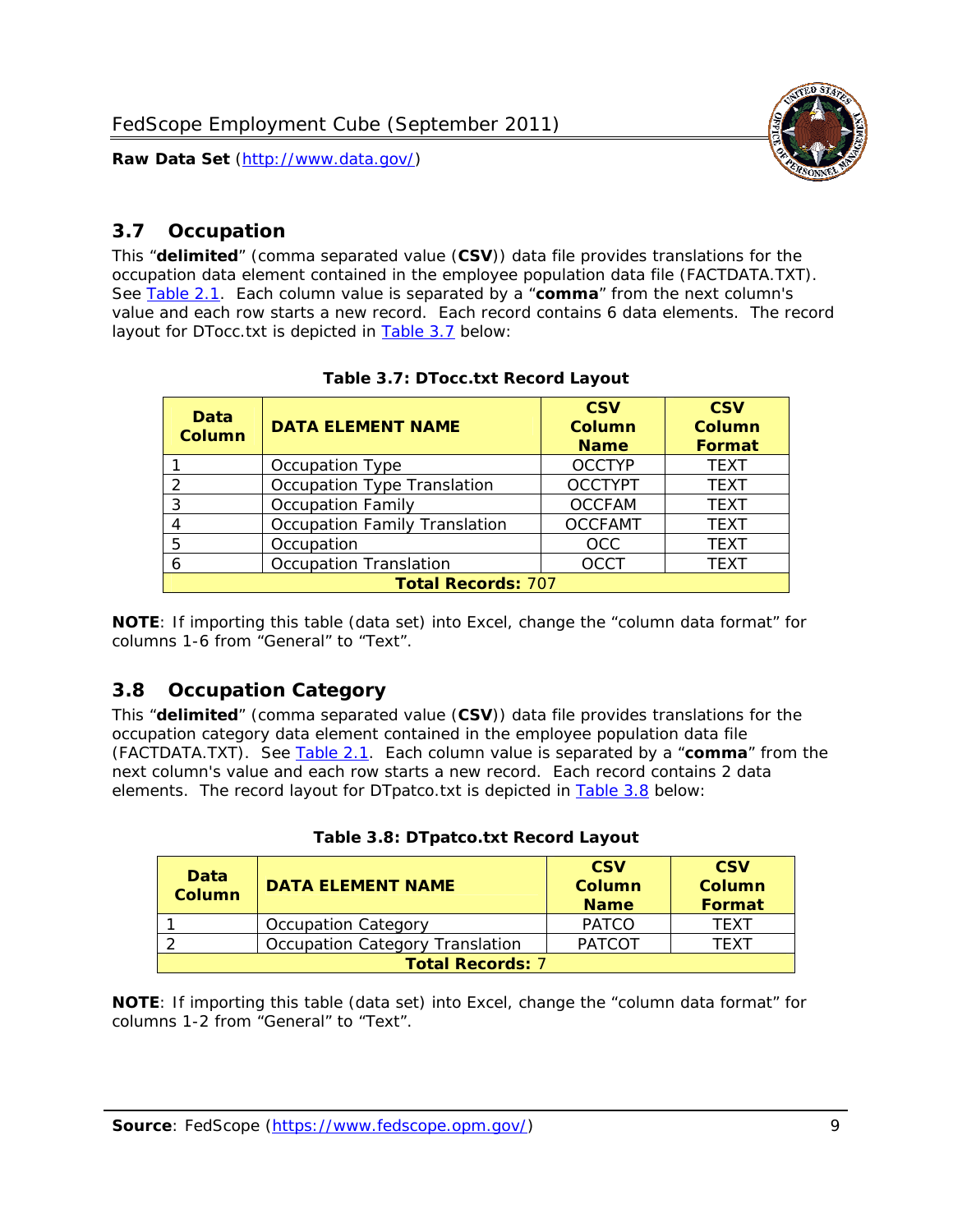

#### <span id="page-10-0"></span>*3.9 Pay Plan & Grade*

<span id="page-10-4"></span>This "**delimited**" (comma separated value (**CSV**)) data file provides translations for the pay plan & grade data element contained in the employee population data file (FACTDATA.TXT). See [Table 2.1](#page-4-1). Each column value is separated by a "**comma**" from the next column's value and each row starts a new record. Each record contains 7 data elements. The record layout for DTppgrd.txt is depicted in **Table 3.9** below:

<span id="page-10-2"></span>

| Data<br><b>Column</b>       | <b>DATA ELEMENT NAME</b>   | <b>CSV</b><br>Column<br><b>Name</b> | <b>CSV</b><br>Column<br><b>Format</b> |  |
|-----------------------------|----------------------------|-------------------------------------|---------------------------------------|--|
|                             | Pay Plan Type              | <b>PPTYP</b>                        | <b>TEXT</b>                           |  |
| $\mathcal{P}$               | Pay Plan Type Translation  | <b>PPTYPT</b>                       | <b>TEXT</b>                           |  |
| 3                           | Pay Plan Group             | <b>PPGROUP</b>                      | <b>TEXT</b>                           |  |
|                             | Pay Plan Group Translation | <b>PPGROUPT</b>                     | <b>TEXT</b>                           |  |
| 5                           | Pay Plan                   | <b>PAYPLAN</b>                      | <b>TEXT</b>                           |  |
| 6                           | Pay Plan Translation       | PAYPLANT                            | <b>TEXT</b>                           |  |
|                             | Pay Plan & Grade           | <b>PPGRD</b>                        | <b>TEXT</b>                           |  |
| <b>Total Records: 1,078</b> |                            |                                     |                                       |  |

#### **Table 3.9: DTppgrd.txt Record Layout**

**NOTE**: If importing this table (data set) into Excel, change the "column data format" for columns 1-7 from "General" to "Text".

## <span id="page-10-1"></span>*3.10 Salary Level*

<span id="page-10-5"></span><span id="page-10-3"></span>This "**delimited**" (comma separated value (**CSV**)) data file provides translations for the salary level data element contained in the employee population data file (FACTDATA.TXT). See [Table 2.1](#page-4-1). Each column value is separated by a "**comma**" from the next column's value and each row starts a new record. Each record contains 2 data elements. The record layout for DTsallvl.txt is depicted in [Table 3.10](#page-10-5) below:

| <b>Data</b><br>Column    | <b>DATA ELEMENT NAME</b>        | <b>CSV</b><br>Column<br><b>Name</b> | <b>CSV</b><br>Column<br><b>Format</b> |
|--------------------------|---------------------------------|-------------------------------------|---------------------------------------|
|                          | Salary Level                    | <b>SALLVL</b>                       | TFXT                                  |
|                          | <b>Salary Level Translation</b> | SAI I VI T                          | TEXT                                  |
| <b>Total Records: 19</b> |                                 |                                     |                                       |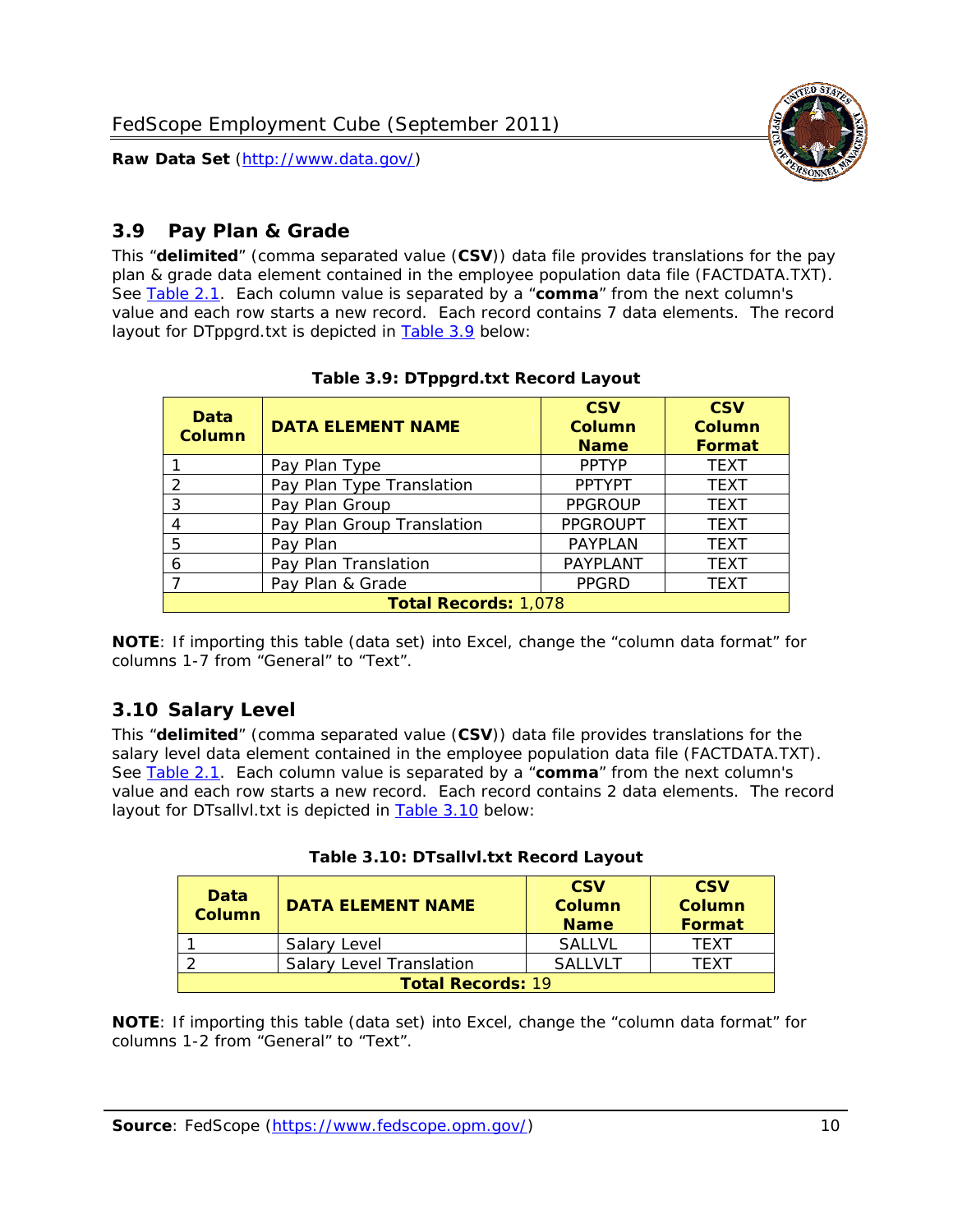

#### <span id="page-11-0"></span>*3.11 STEM Occupations*

<span id="page-11-4"></span>This "**delimited**" (comma separated value (**CSV**)) data file provides translations for the STEM occupations data element contained in the employee population data file (FACTDATA.TXT). See [Table 2.1](#page-4-1). Each column value is separated by a "**comma**" from the next column's value and each row starts a new record. Each record contains 6 data elements. The record layout for DTstemocc.txt is depicted in [Table 3.11](#page-11-4) below:

<span id="page-11-2"></span>

| <b>Data</b><br><b>Column</b> | <b>DATA ELEMENT NAME</b>                     | <b>CSV</b><br><b>Column</b><br><b>Name</b> | <b>CSV</b><br><b>Column</b><br><b>Format</b> |  |
|------------------------------|----------------------------------------------|--------------------------------------------|----------------------------------------------|--|
|                              | <b>STEM Occupation Aggregate</b>             | <b>STEMAGG</b>                             | <b>TEXT</b>                                  |  |
|                              | <b>STEM Occupation Aggregate Translation</b> | <b>STEMAGGT</b>                            | <b>TEXT</b>                                  |  |
| 3                            | <b>STEM Occupation Type</b>                  | <b>STEMTYP</b>                             | <b>TEXT</b>                                  |  |
|                              | <b>STEM Occupation Type Translation</b>      | <b>STEMTYPT</b>                            | <b>TEXT</b>                                  |  |
| 5                            | <b>STEM Occupation</b>                       | <b>STEMOCC</b>                             | <b>TEXT</b>                                  |  |
|                              | <b>STEM Occupation Translation</b>           | <b>STEMOCCT</b>                            | <b>TEXT</b>                                  |  |
| <b>Total Records: 69</b>     |                                              |                                            |                                              |  |

#### **Table 3.11: DTstemocc.txt Record Layout**

**NOTE**: If importing this table (data set) into Excel, change the "column data format" for columns 1-6 from "General" to "Text".

## <span id="page-11-1"></span>*3.12 Supervisory Status*

This "**delimited**" (comma separated value (**CSV**)) data file provides translations for the supervisory status data element contained in the employee population data file (FACTDATA.TXT). See [Table 2.1](#page-4-1). Each column value is separated by a "**comma**" from the next column's value and each row starts a new record. Each record contains 4 data elements. The record layout for DTsuper.txt is depicted in [Table 3.12](#page-11-5) below:

<span id="page-11-5"></span><span id="page-11-3"></span>

| Data<br><b>Column</b>   | <b>DATA ELEMENT NAME</b>              | <b>CSV</b><br>Column<br><b>Name</b> | <b>CSV</b><br><b>Column</b><br>Format |  |
|-------------------------|---------------------------------------|-------------------------------------|---------------------------------------|--|
|                         | <b>Supervisory Status Type</b>        | <b>SUPFRTYP</b>                     | <b>TEXT</b>                           |  |
|                         | Supervisory Status Type Translation   | <b>SUPERTYPT</b>                    | <b>TEXT</b>                           |  |
|                         | <b>Supervisory Status</b>             | <b>SUPERVIS</b>                     | <b>TEXT</b>                           |  |
|                         | <b>Supervisory Status Translation</b> | <b>SUPERVIST</b>                    | <b>TEXT</b>                           |  |
| <b>Total Records: 7</b> |                                       |                                     |                                       |  |

|  | Table 3.12: DTsuper.txt Record Layout |  |
|--|---------------------------------------|--|
|--|---------------------------------------|--|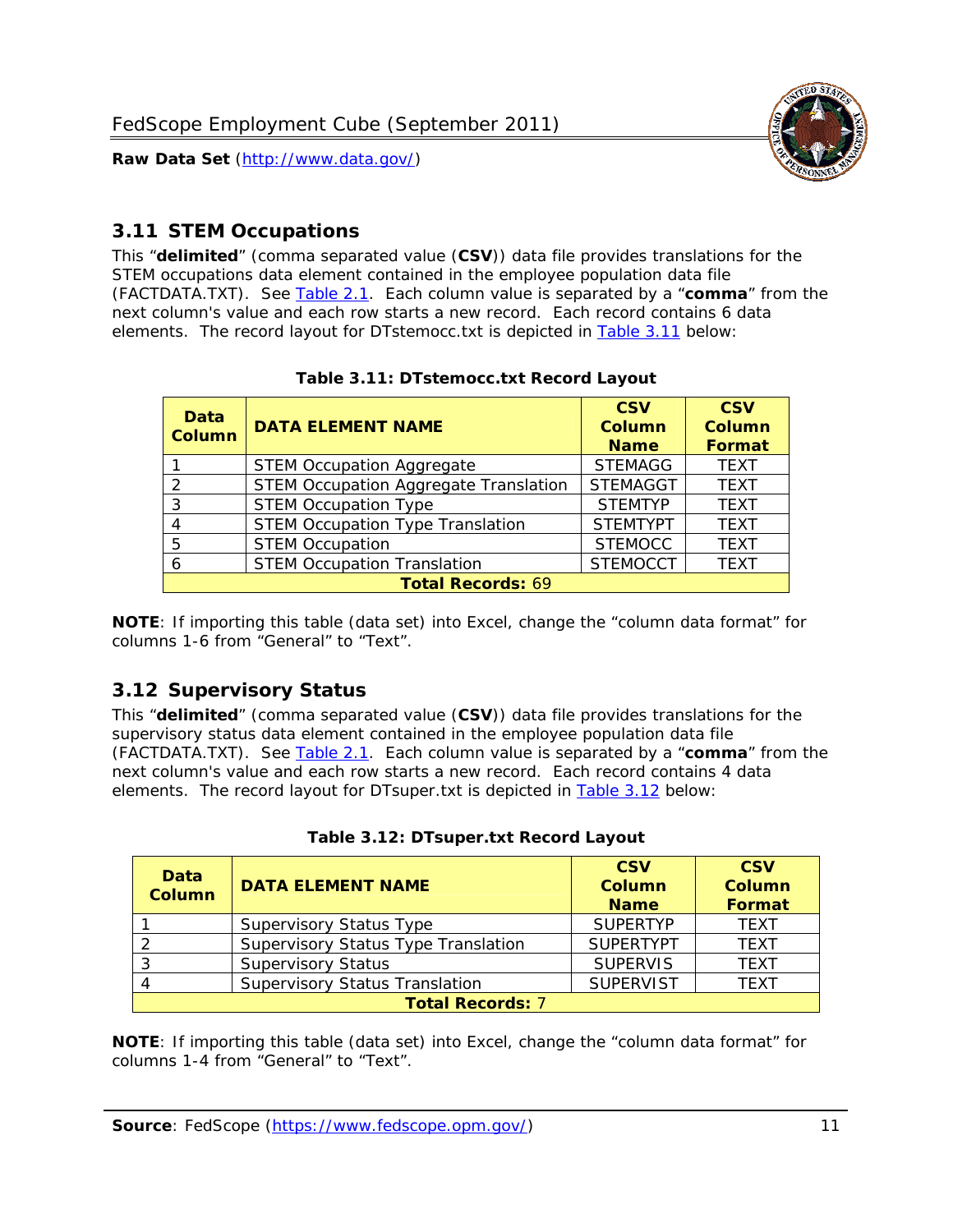

#### <span id="page-12-0"></span>*3.13 Type of Appointment*

This "**delimited**" (comma separated value (**CSV**)) data file provides translations for the type of appointment data element contained in the employee population data file (FACTDATA.TXT). See [Table 2.1](#page-4-1). Each column value is separated by a "**comma**" from the next column's value and each row starts a new record. Each record contains 4 data elements. The record layout for DTtoa.txt is depicted in [Table 3.13](#page-12-4) below:

<span id="page-12-4"></span><span id="page-12-2"></span>

| Data<br><b>Column</b>    | <b>DATA ELEMENT NAME</b>             | <b>CSV</b><br><b>Column</b><br><b>Name</b> | <b>CSV</b><br><b>Column</b><br><b>Format</b> |  |
|--------------------------|--------------------------------------|--------------------------------------------|----------------------------------------------|--|
|                          | Type of Appointment Type             | <b>TOATYP</b>                              | <b>TFXT</b>                                  |  |
|                          | Type of Appointment Type Translation | <b>TOATYPT</b>                             | <b>TEXT</b>                                  |  |
|                          | Type of Appointment                  | <b>TOA</b>                                 | <b>TEXT</b>                                  |  |
|                          | Type of Appointment Translation      | <b>TOAT</b>                                | <b>TFXT</b>                                  |  |
| <b>Total Records: 21</b> |                                      |                                            |                                              |  |

#### **Table 3.13: DTtoa.txt Record Layout**

**NOTE**: If importing this table (data set) into Excel, change the "column data format" for columns 1-4 from "General" to "Text".

#### <span id="page-12-1"></span>*3.14 Work Schedule*

<span id="page-12-5"></span>This "**delimited**" (comma separated value (**CSV**)) data file provides translations for the work schedule data element contained in the employee population data file (FACTDATA.TXT). See [Table 2.1](#page-4-1). Each column value is separated by a "**comma**" from the next column's value and each row starts a new record. Each record contains 4 data elements. The record layout for DTwrksch.txt is depicted in [Table 3.14](#page-12-5) below:

<span id="page-12-3"></span>

| Data<br><b>Column</b>    | <b>DATA ELEMENT NAME</b>       | <b>CSV</b><br>Column<br><b>Name</b> | <b>CSV</b><br><b>Column</b><br><b>Format</b> |  |
|--------------------------|--------------------------------|-------------------------------------|----------------------------------------------|--|
|                          | Work Schedule Type             | <b>WSTYP</b>                        | <b>TEXT</b>                                  |  |
|                          | Work Schedule Type Translation | <b>WSTYPT</b>                       | <b>TFXT</b>                                  |  |
| 3                        | Work Schedule                  | <b>WORKSCH</b>                      | <b>TFXT</b>                                  |  |
|                          | Work Schedule Translation      | <b>WORKSCHT</b>                     | <b>TFXT</b>                                  |  |
| <b>Total Records: 12</b> |                                |                                     |                                              |  |

|  | Table 3.14: DTwrksch.txt Record Layout |  |
|--|----------------------------------------|--|
|  |                                        |  |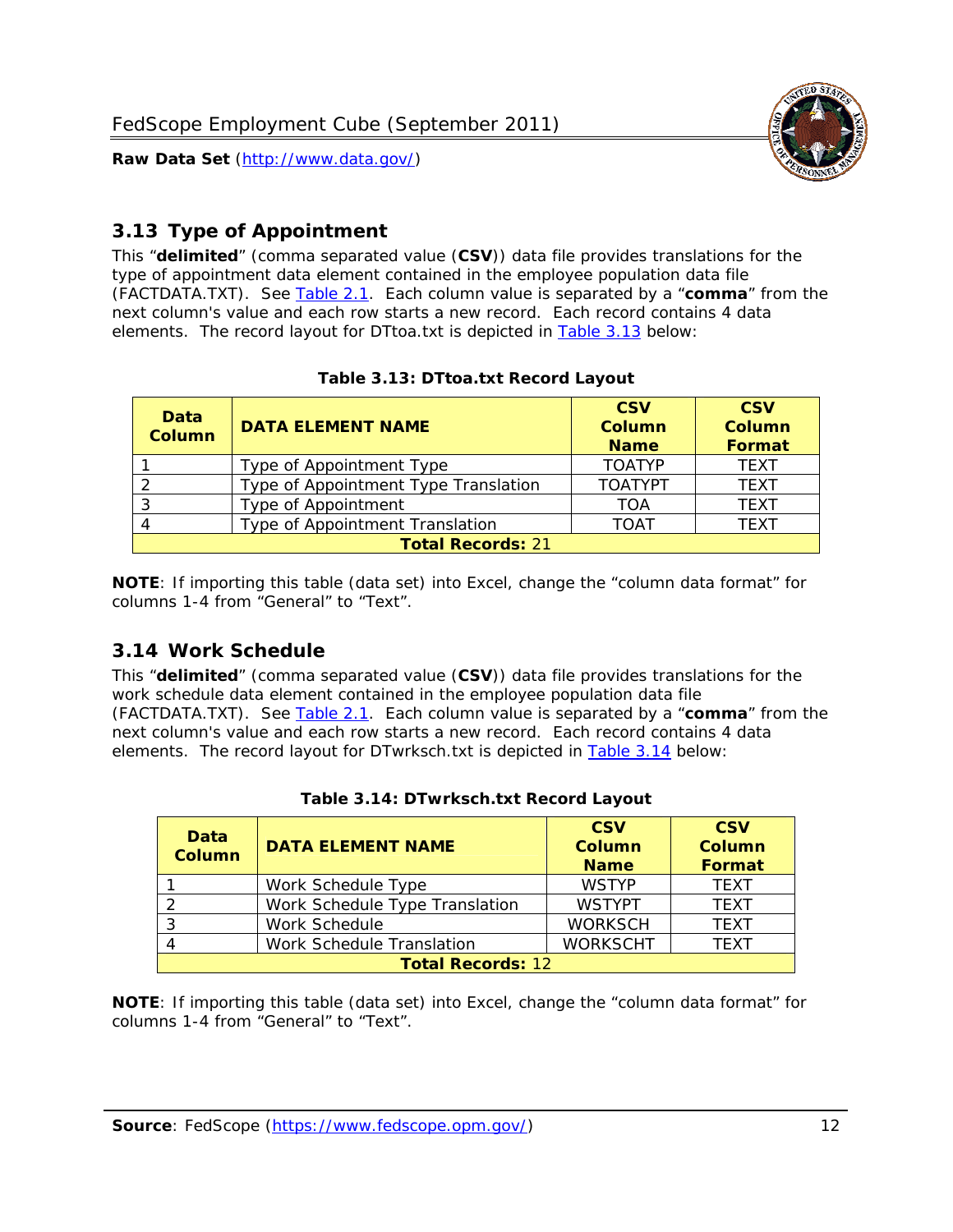

#### <span id="page-13-0"></span>*3.15 Work Status*

<span id="page-13-4"></span><span id="page-13-2"></span>This "**delimited**" (comma separated value (**CSV**)) data file provides translations for the work status data element contained in the employee population data file (FACTDATA.TXT). See [Table 2.1](#page-4-1). Each column value is separated by a "**comma**" from the next column's value and each row starts a new record. Each record contains 2 data elements. The record layout for DTwkstat.txt is depicted in [Table 3.15](#page-13-4) below:

| Data<br><b>Column</b>   | <b>DATA ELEMENT NAME</b>       | <b>CSV</b><br>Column<br><b>Name</b> | <b>CSV</b><br>Column<br><b>Format</b> |
|-------------------------|--------------------------------|-------------------------------------|---------------------------------------|
|                         | <b>Work Status</b>             | <b>WORKSTAT</b>                     | TFXT                                  |
|                         | <b>Work Status Translation</b> | <b>WORKSTATT</b>                    | TFXT                                  |
| <b>Total Records: 2</b> |                                |                                     |                                       |

#### **Table 3.15: DTwkstat.txt Record Layout**

**NOTE**: If importing this table (data set) into Excel, change the "column data format" for columns 1-2 from "General" to "Text".

#### <span id="page-13-1"></span>*3.16 Date*

<span id="page-13-5"></span><span id="page-13-3"></span>This "**delimited**" (comma separated value (**CSV**)) data file provides translations for the status file month date data element contained in the employee population data file (FACTDATA.TXT). See [Table 2.1](#page-4-1). Each column value is separated by a "**comma**" from the next column's value and each row starts a new record. Each record contains 2 data elements. The record layout for DTdate.txt is depicted in [Table 3.16](#page-13-5) below:

| Data<br><b>Column</b>   | <b>DATA ELEMENT NAME</b> | <b>CSV</b><br>Column<br><b>Name</b> | <b>CSV</b><br>Column<br><b>Format</b> |
|-------------------------|--------------------------|-------------------------------------|---------------------------------------|
|                         | File Date                | <b>DATECODE</b>                     | TFXT                                  |
|                         | File Date Translation    | <b>DATECODET</b>                    | TFXT                                  |
| <b>Total Records: 1</b> |                          |                                     |                                       |

**Table 3.16: DTdate.txt Record Layout**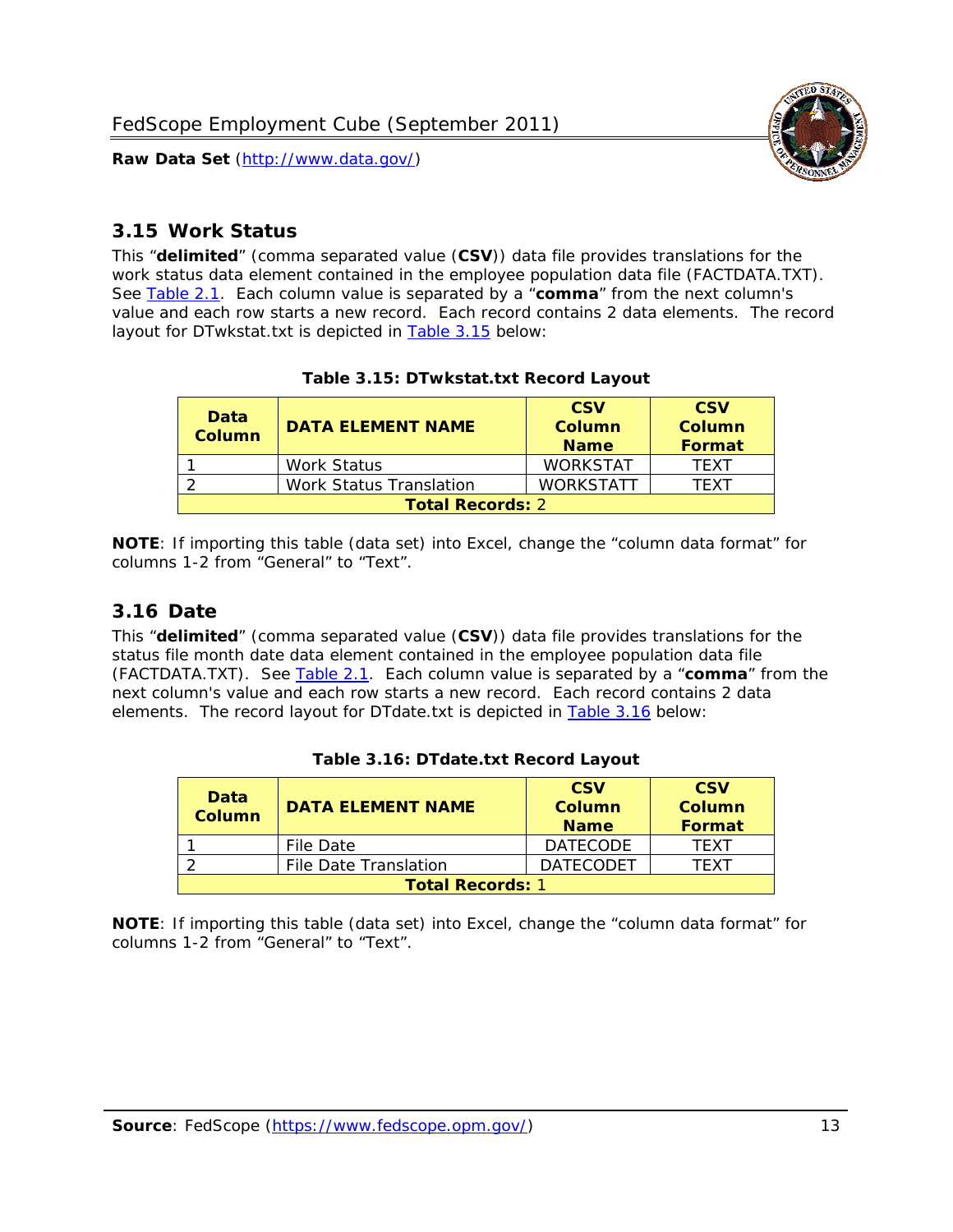<span id="page-14-0"></span>

There is no translation file for this data element. Every record in the employee population data file (FACTDATA.TXT) contains a value of "1" for this field. See Chapter [4.17](#page-16-8) for definition of **Employment**.

## <span id="page-14-1"></span>*3.18 Average Salary*

There is no translation file for this data element. See Chapter [4.18](#page-17-1) for definition of [Average](#page-17-1) **[Salary](#page-17-1) [Average Salary.](#page-17-1)** 

#### <span id="page-14-2"></span>*3.19 Average Length of Service*

There is no translation file for this data element. See Chapter [4.19](#page-17-2) for definition of [Average](#page-17-2) Length of Service

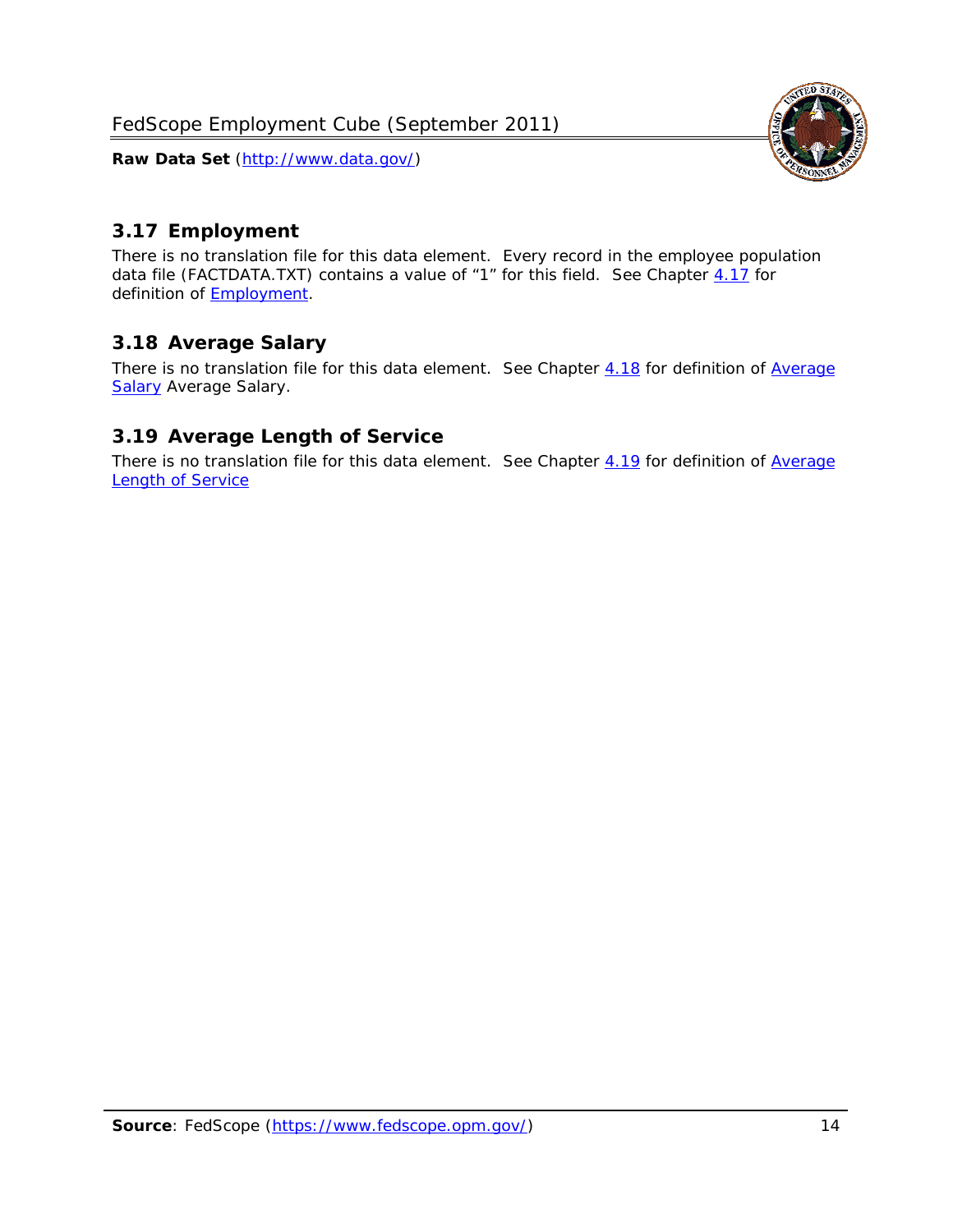

## <span id="page-15-0"></span>**4 DATA DEFINITIONS**

#### <span id="page-15-1"></span>*4.1 Agency*

The employing organization.

#### <span id="page-15-2"></span>*4.2 Location*

The official duty station of an employee. Locations in the United States are defined in terms of states. Locations outside the United States are defined in terms of countries and U.S. territories.

#### <span id="page-15-3"></span>*4.3 Age*

An employee's age. Age is displayed in five-year intervals, except for an initial interval of less than 20 years and a final interval of 65 years or more.

#### <span id="page-15-4"></span>*4.4 Education Level*

The extent of an employee's educational attainment from an accredited institution.

#### <span id="page-15-5"></span>*4.5 General Schedule & Equivalent Grade*

The General Schedule grade for pay plans in the General Schedule and Equivalent pay plan category (See [Pay Plan & Grade](#page-16-0)).

#### <span id="page-15-6"></span>*4.6 Length of Service*

The number of years of Federal civilian employment, creditable military service, and other service made creditable by specific legislation. Length of service is grouped by five-year intervals, except for:

- a. the initial intervals of less than 1 year, 1-2 years, and 3-4 years and
- b. the final interval of 35 years or more.

#### <span id="page-15-7"></span>*4.7 Occupation*

An employee's occupation as defined by the Office of Personnel Management (OPM).

#### <span id="page-15-8"></span>*4.8 Occupation Category*

Occupational categories are defined by the educational requirements of the occupation and the subject matter and level of difficulty or responsibility of the work.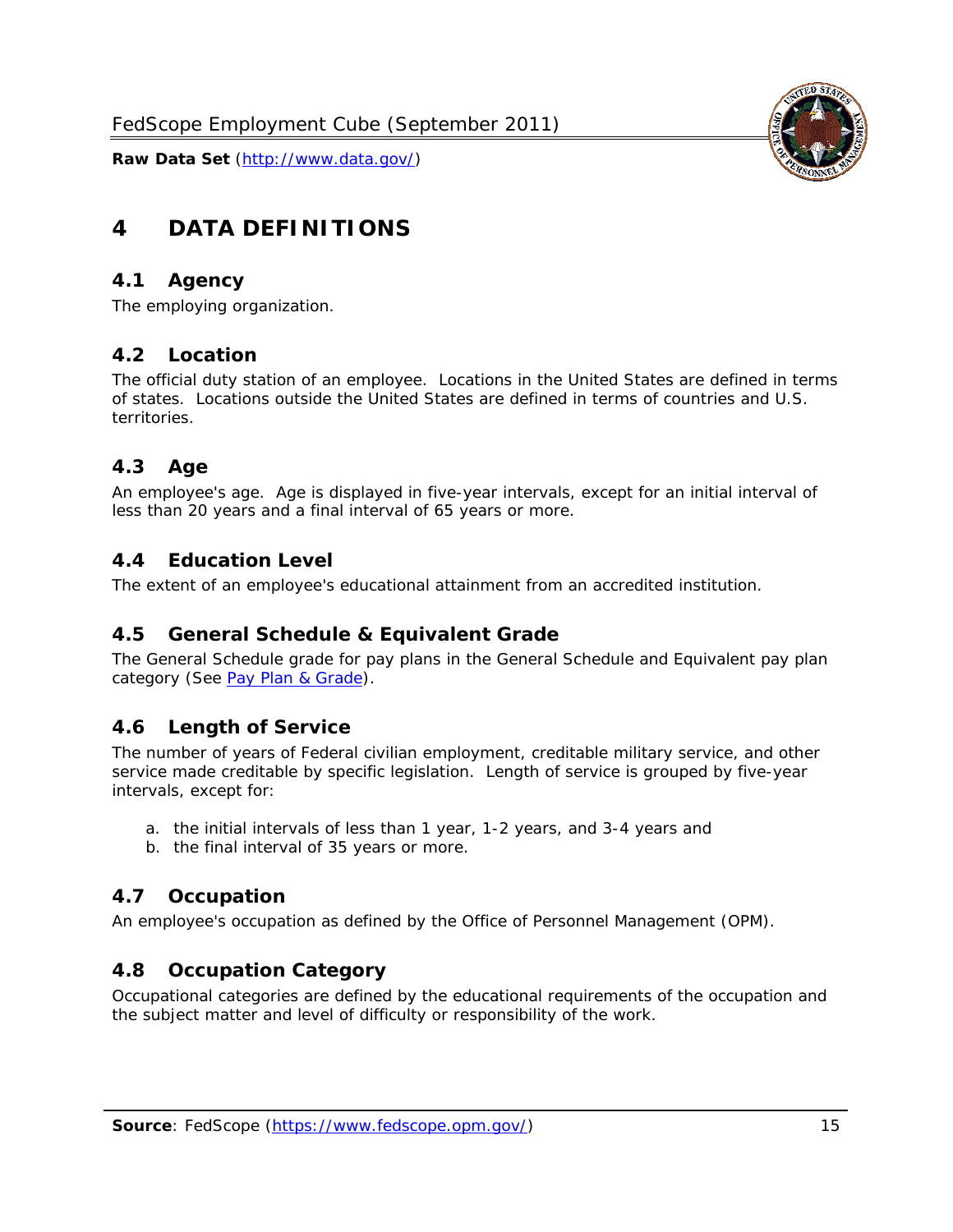<span id="page-16-0"></span>

The pay system and, where applicable, the grade used to determine an employee's basic pay rate. Grade denotes a hierarchical position in a pay plan and is sometimes referred to as level, class, rank, or pay band.

## <span id="page-16-1"></span>*4.10 Salary Level*

An employee's adjusted basic pay, which is an annualized rate of pay. Adjusted basic pay is the sum of an employee's rate of basic pay plus any locality comparability payment and/or special pay adjustment for law enforcement officers. Salaries are grouped by \$10,000 intervals, except for an initial interval of less than \$20,000 and a final interval of \$180,000 or more.

An employee's actual earnings may be more or less than the annualized rate because of factors such as overtime, shift differentials, less than full time work, or leave without pay.

## <span id="page-16-2"></span>*4.11 STEM Occupations*

Listing of occupations grouped into the following four occupational series:

- 1. **S**cience
- 2. **T**echnology
- 3. **E**ngineering
- 4. **M**athematics

## <span id="page-16-3"></span>*4.12 Supervisory Status*

The nature of managerial, supervisory, or non-supervisory responsibility assigned to an employee's position.

#### <span id="page-16-4"></span>*4.13 Type of Appointment*

An employee's appointment in terms of permanence and competitiveness.

#### <span id="page-16-5"></span>*4.14 Work Schedule*

The time basis on which an employee is scheduled to work.

#### <span id="page-16-6"></span>*4.15 Work Status*

A combination of Type of Appointment and Work Schedule data elements. The Work Status data element is limited to "Non-Seasonal Full Time Permanent" and "Other Employees".

#### <span id="page-16-7"></span>*4.16 Date*

<span id="page-16-8"></span>The file date (e.g. September 2011 represented by 201109).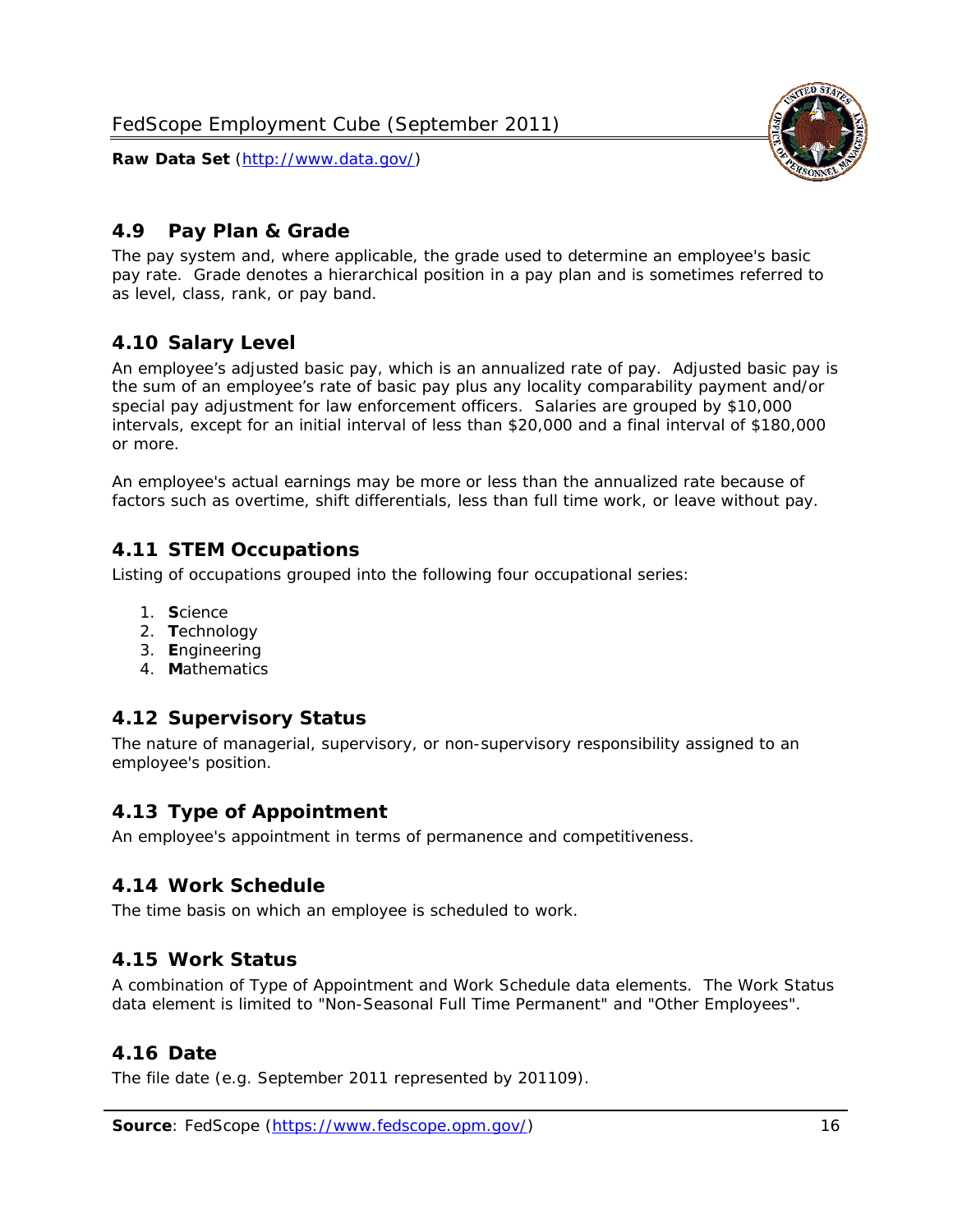

#### <span id="page-17-0"></span>*4.17 Employment*

A measure representing the number of employees in pay status at the end of the quarter (or end of the pay period prior to the end of the quarter).

#### <span id="page-17-1"></span>*4.18 Average Salary*

A measure representing the average adjusted basic pay, an annualized rate of pay. Adjusted basic pay is the sum of an employee's rate of basic pay and any locality comparability payment and/or special pay adjustment for law enforcement officers.

An employee's actual earnings may be more or less than the annualized rate because of factors such as overtime, shift differentials, less than full time work, or leave without pay.

Invalid salary values are excluded from the average. A large number of invalid values could invalidate the average. To obtain counts of invalid values, display the data using the Salary Level dimension (See [Salary Level\)](#page-16-1).

#### <span id="page-17-2"></span>*4.19 Average Length of Service*

A measure representing the average number of years of Federal civilian employment and creditable military service.

Invalid values are excluded from the average. A large number of invalid values could invalidate the average. To obtain counts of invalid values, display the data using the Length of Service dimension (See [Length of Service](#page-15-6)).